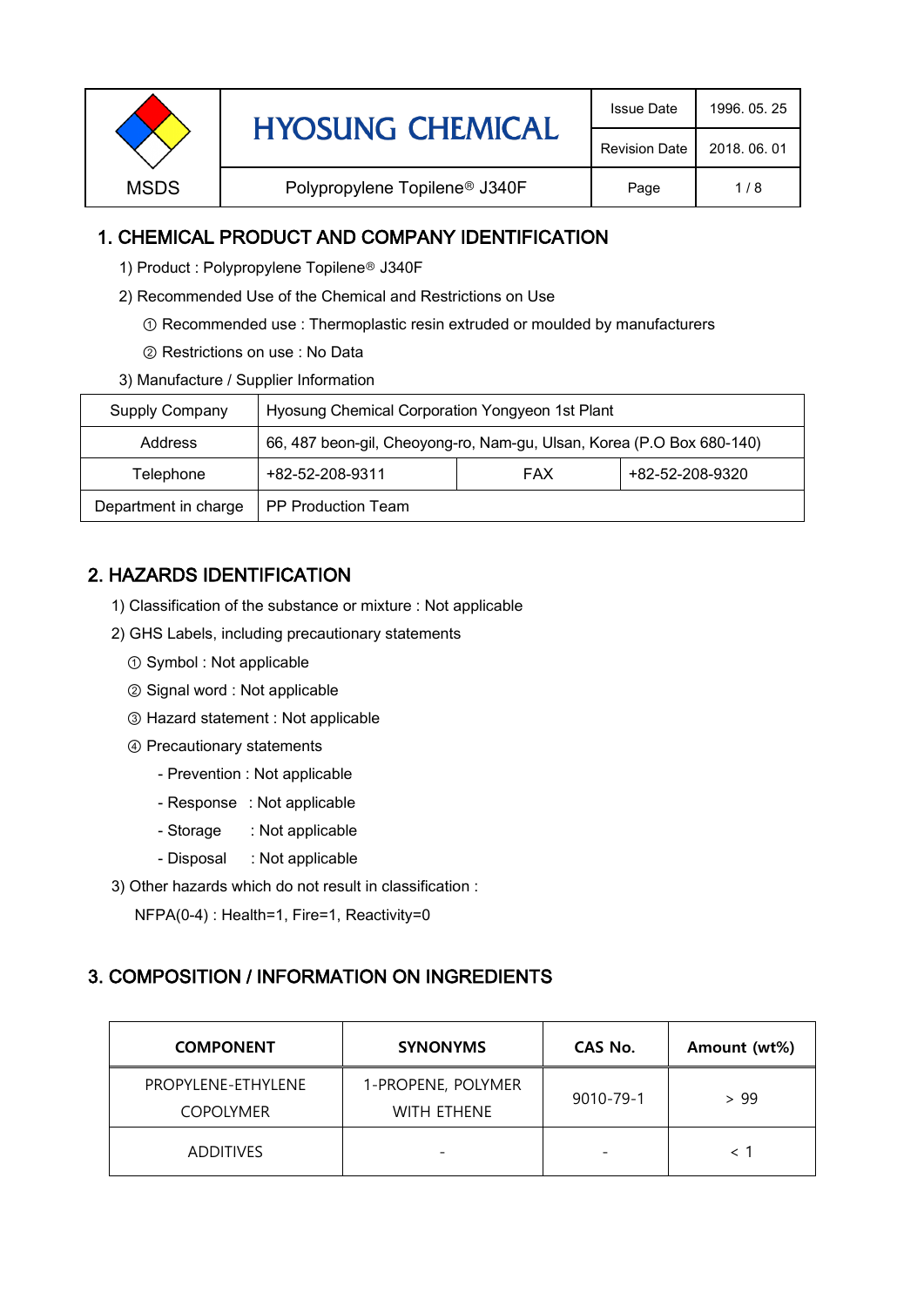|                                                          | <b>HYOSUNG CHEMICAL</b> | <b>Issue Date</b>    | 1996, 05, 25 |
|----------------------------------------------------------|-------------------------|----------------------|--------------|
|                                                          |                         | <b>Revision Date</b> | 2018, 06, 01 |
| <b>MSDS</b><br>Polypropylene Topilene <sup>®</sup> J340F | Page                    | 2/8                  |              |

### 4. FIRST AID PROCEDURES

- 1) Eye Contact
	- · In case of contact with substance, rinse your eyes immediately with running water for at least 20 minutes.
	- · Take medical action.
- 2) Skin Contact
	- · In case of contact with substance, rinse your skin immediately with running water for at least 20 minutes.
	- · Remove contaminated cloths including shoes immediately.
	- · Take medical action.
- 3) Inhalation
	- · Take medical action.
	- · Move into fresh air.
	- · If short of breathing, provide oxygen supply system.
- 4) Ingestion
	- · Do not put anything into the mouth of an unconscious person.
	- · Take medical action.
- 5) First-Aid Treatment and Information on Medical Doctors
	- · Let a medical provider know about the substance and take appropriate protection.

#### 5. FIRE FIGHTING MEASURES

- 1) Suitable(Unsuitable) Extinguishing Media
	- · Extinguishing media : Water, Carbon dioxide, Extinguishing powder, Fire fighting foam
	- · Unsuitable Extinguishing media : No data
	- · Large fire : Fire fighting, Water spray
- 2) Specific Hazards from Chemical Material
	- · Toxicant from combustion : Pyrolysis or combustion cause irritative gases or carbon dioxides.
- 3) Fire Fighting Procedures and Equipment
	- · If it can be done without risk, move container from fire area.
	- · If it will be leak, do not spray high-pressure water stream.
	- · Dike for later processing.
	- · Use extinguishing agents appropriate for surrounding fire.
	- · Avoid inhalation of materials and combustion products.
	- · Up the wind and avoid low area.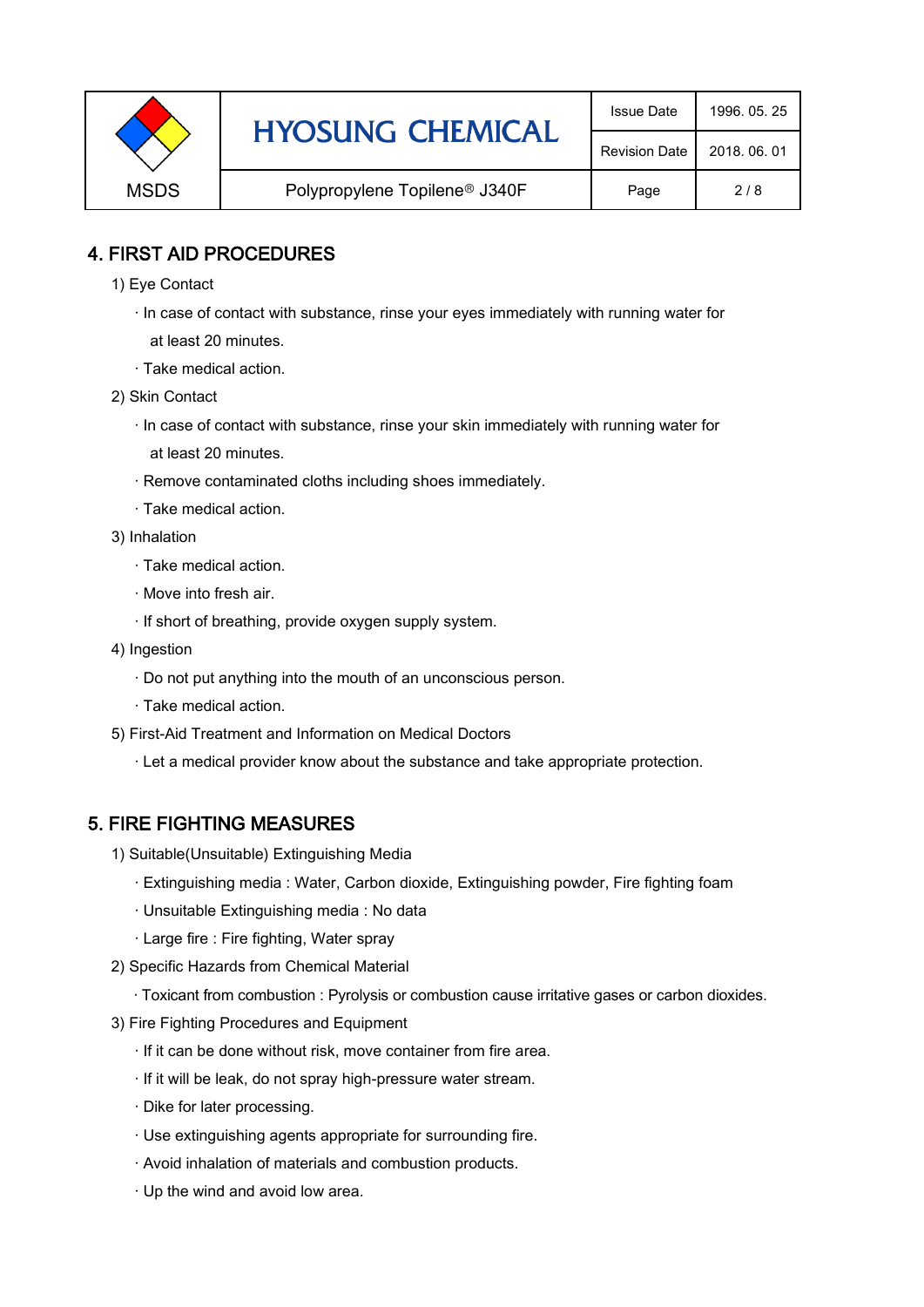|                                                          | <b>HYOSUNG CHEMICAL</b> | <b>Issue Date</b>    | 1996, 05, 25 |
|----------------------------------------------------------|-------------------------|----------------------|--------------|
|                                                          |                         | <b>Revision Date</b> | 2018, 06, 01 |
| <b>MSDS</b><br>Polypropylene Topilene <sup>®</sup> J340F | Page                    | 3/8                  |              |

### 6. ACCIDENTAL RELEASE MEASURES

- 1) Personal Precautions, Protective Equipment and Emergency Procedures
	- · Remove all flammable sources.
	- · If it is not dangerous, stop leaking.
	- · Take caution of substances and conditions that should be avoided.
	- · Ventilate properly.
	- · Do not touch the effluents or walk around the area.
	- · Prevent producing dust.
- 2) Environmental Precautions
	- · Release to air : Not available
	- · Release to soil : Not available
	- · Release to water : Not available
- 3) Purification and Removal Methods
	- · Small leak : Put in proper containers for waste.
	- · Large leak : To minimize the spread, cover it with plastic sheets or water-proof cloths and keep it away from water.

#### 7. HANDLING AND STORAGE

- 1) Handling
	- · Avoid direct physical contact.
	- · Wash thoroughly after use.
	- · Take precautionary measures to prevent against explosion risks, as all types of polymers may develop dust during transporting or grinding of granules.
- 2) Storage
	- · Keep stored in airtight containers.
	- · Keep stores in a cool, dry place.
	- · Place in an appropriate space in compliance with local regulation.

#### 8. EXPOSURE CONTROLS AND PERSONAL PROTECTION

- 1) Exposure Limits and Biological Exposure Limits of Chemical
	- · KOSHA : No data
	- · AIHA : No data
	- · ACGIH : No data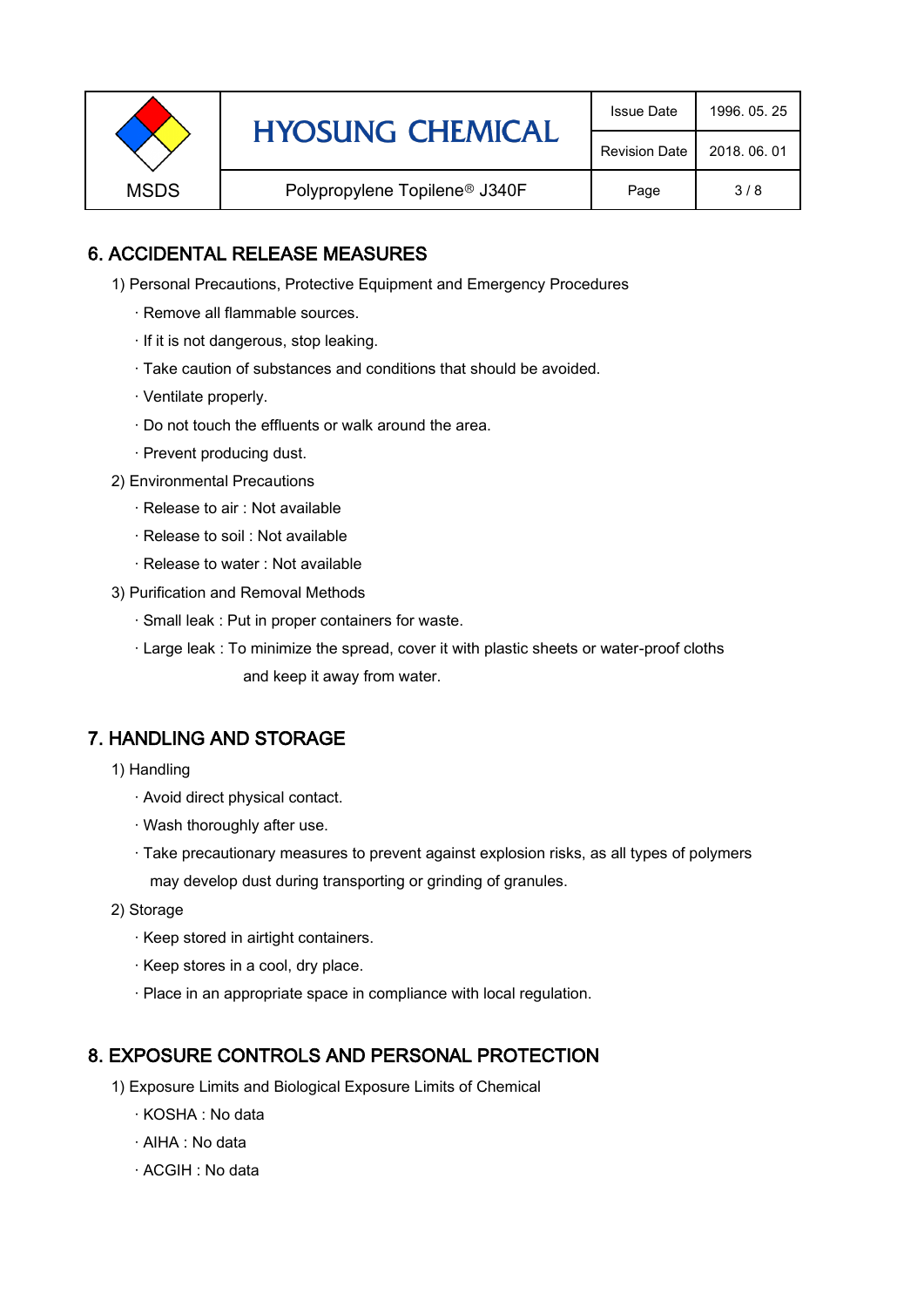|             | <b>HYOSUNG CHEMICAL</b>                   | <b>Issue Date</b>    | 1996, 05, 25 |
|-------------|-------------------------------------------|----------------------|--------------|
|             |                                           | <b>Revision Date</b> | 2018, 06, 01 |
| <b>MSDS</b> | Polypropylene Topilene <sup>®</sup> J340F | Page                 | 4/8          |
|             |                                           |                      |              |

- · OSHA : No data
- · Biological exposure limits : No data
- 2) Engineering Management
	- · Install local ventilation system.
	- · Ventilation equipment should be explosion-proof if explosive concentrations of dust, vapor of fume are present.
- 3) Personal Protective Equipment
	- ① Respiratory protection
		- · Use approved respirator if unable to control airborne dust, fumes, and vapor.
	- ② Eyes protection
		- · The wearing of chemical safety goggles or face shield is recommended.
		- · Install eyes washing facilities and quick drench shower near work areas.
	- ③ Hands protection
		- · The wearing of protective gloves is recommended to prevent exposure.
	- ④ Human body protection
		- · The wearing of protective clothing is recommended to prevent exposure.

#### 9. PHYSICAL AND CHEMICAL PROPERTIES

- 1) Appearance : White pellet
- 2) Odor : Odorless
- 3) Odor Threshold : No data
- 4) pH : No data
- 5) Melting / Freezing Point : 130 ~ 170 ℃
- 6) Initial Boiling Point or Boiling Point Range : No data
- 7) Flash Point : No data
- 8) Evaporation Rate : No data
- 9) Flammability(Solid, Gas) : No data
- 10) Upper / Lower Flammability or Explosive Limits: : No data
- 11) Vapor Pressure : No data
- 12) Solubility : Insoluble
- 13) Vapor Density : No data
- 14) Relative Density : 0.88~0.92 kg/L (at 20℃)
- 15) N-Octane / Water Partition Coefficient : No data
- 16) Auto Ignition Temperature : 400℃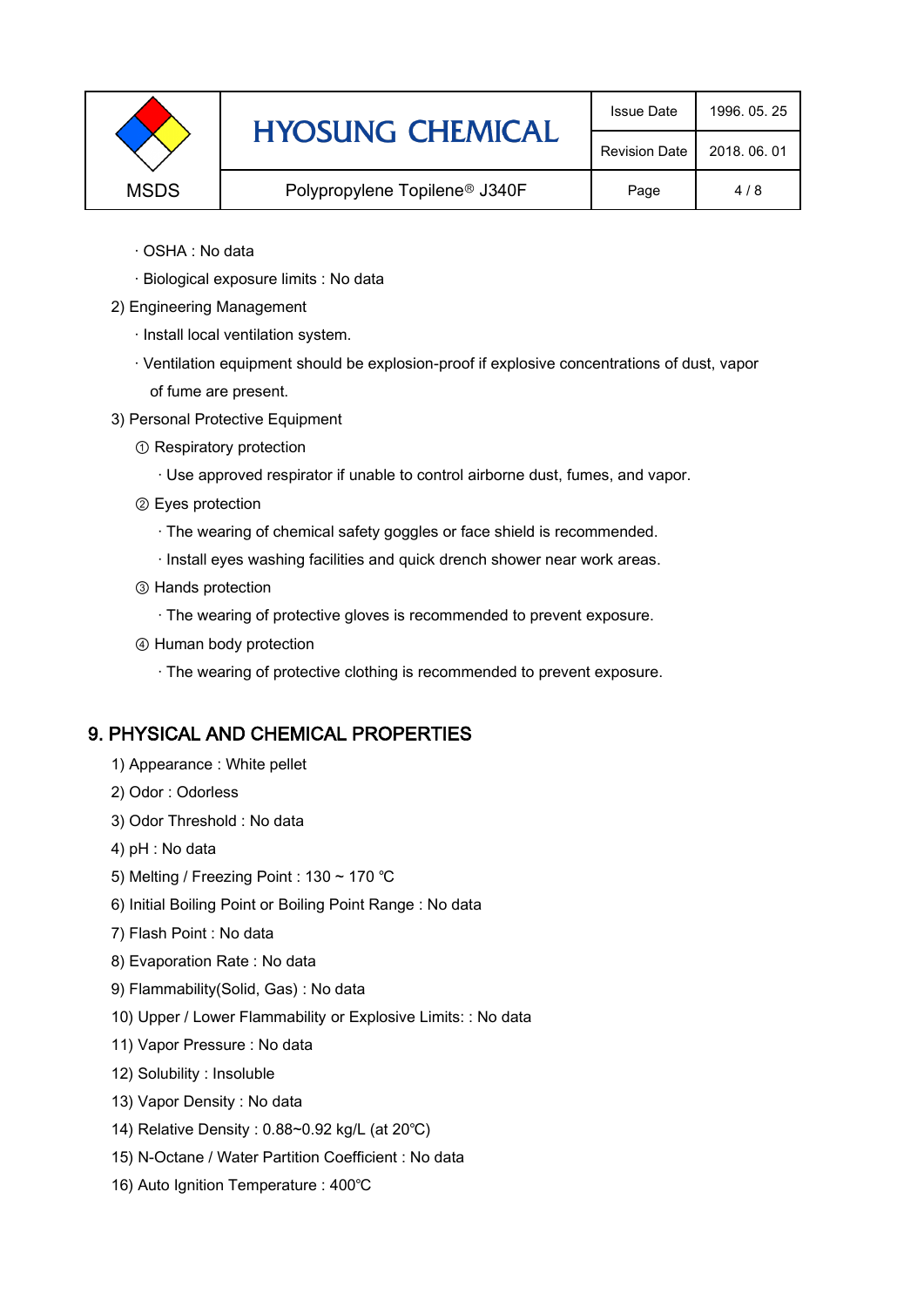|                                                          | <b>HYOSUNG CHEMICAL</b> | <b>Issue Date</b>    | 1996, 05, 25 |
|----------------------------------------------------------|-------------------------|----------------------|--------------|
|                                                          |                         | <b>Revision Date</b> | 2018, 06, 01 |
| <b>MSDS</b><br>Polypropylene Topilene <sup>®</sup> J340F | Page                    | 5/8                  |              |

- 17) Decomposition Temperature : No data
- 18) Viscosity : No data
- 19) Molecular Weight : >10,000

# 10. STABILITY AND REACTIVITY

- 1) Chemical Stability
	- · Stable under normal temperature and pressure.
- 2) Possibility of Hazardous Reaction
	- · Will not occur under normal temperature and pressure.
- 3) Condition to Avoid
	- · Avoid contact with water.
	- · Keep away from heat, sparks and flame.
	- · Avoid contact with strong oxidizing agents, strong alkaline and strong acid.
- 4) Incompatibility with Other Materials
	- · Strong oxidizing materials, Flammable substance.
- 5) Hazardous Decomposition Product
	- · At elevated temperatures the material will begin to decompose, producing fumes that can contain carbon monoxide, acrolein, aldehydes, and unidentified organic compounds.

#### 11. TOXICOLOGICAL INFORMATION

- 1) Information on the Likely Routes of Exposure
	- · Inhalation : No data
	- · Ingestion : No data
	- · Skin contact : No data
	- · Eye contact : No data
- 2) Delayed and Immediate Effects and Chronic Effects From Short or Long Term Exposure
	- Acute toxicity
		- · Oral : No data
		- · Skin : No data
		- · Inhalation : No data
	- Skin corrosion / irritation : No data
	- Serious eye damage / eye irritation : No data
	- Respiratory sensitization : No data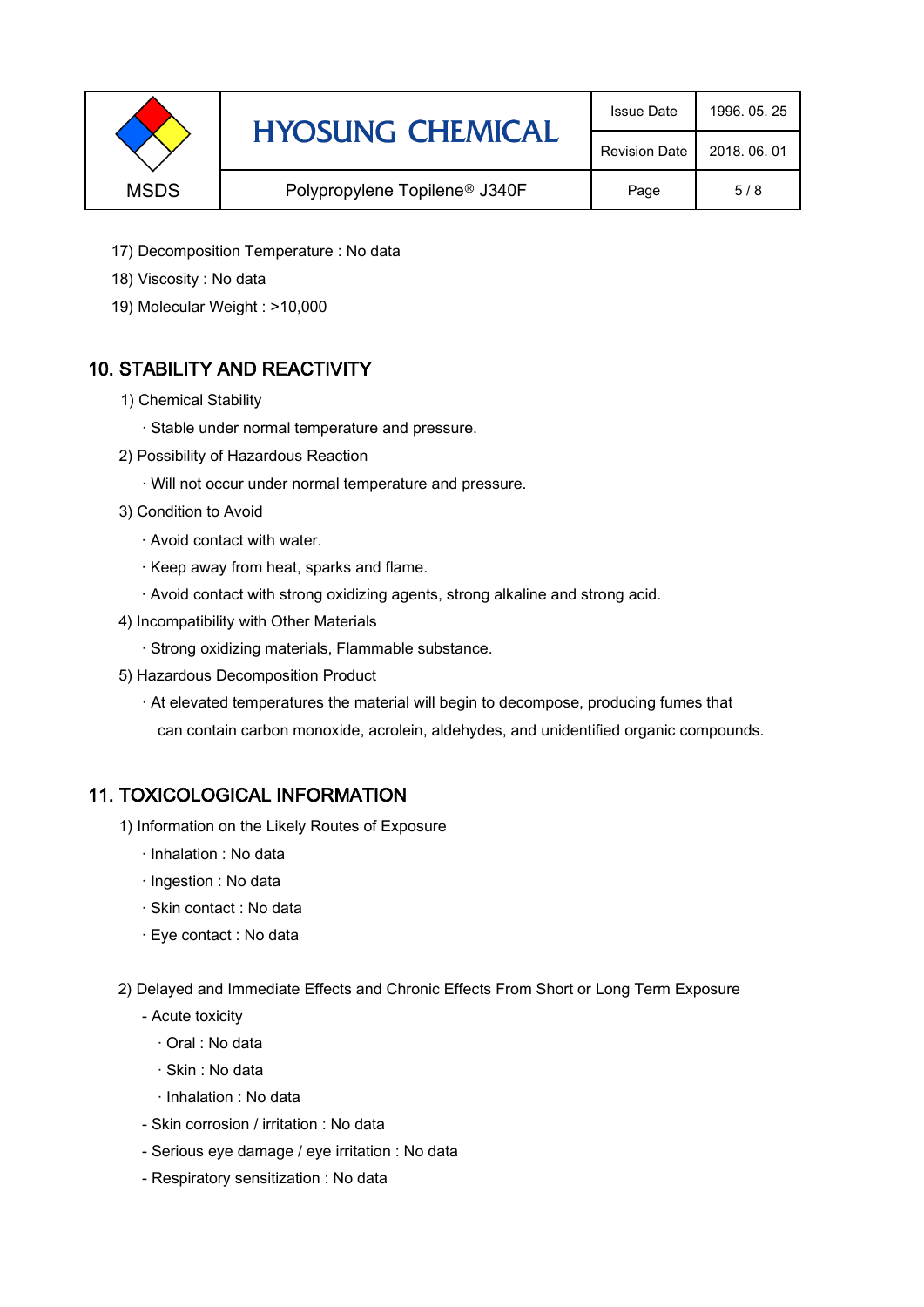|                                                          | <b>HYOSUNG CHEMICAL</b> | <b>Issue Date</b>    | 1996, 05, 25 |
|----------------------------------------------------------|-------------------------|----------------------|--------------|
|                                                          |                         | <b>Revision Date</b> | 2018, 06, 01 |
| <b>MSDS</b><br>Polypropylene Topilene <sup>®</sup> J340F |                         | Page                 | 6/8          |

- Skin sensitization : No data
- Carcinogenicity
	- · Industrial Safety & Health Law : No data
	- · IARC : No data
	- · OSHA : No data
	- · ACGIH : No data
	- · NTP : No data
	- · EU CLP : No data
- Gem cell mutagenicity : No data
- Reproductive toxicity : No data
- Specific target organ systemic toxicity (Single exposure)
- Specific target organ systemic toxicity (Repeated exposure)
- Aspiration hazard : No data

### 12. ECOLOGICAL INFORMATION

- 1) Ecotoxicity : No data
- 2) Persistence and Degradability : No data
- 3) Bioaccumulative Potential : No data
- 4) Mobility in Soil : No data
- 5) Other Adverse Effects : No data

# 13. DISPOSAL CONSIDERATIONS

- 1) Disposal Method
	- · Dispose in accordance with all applicable environmental regulations.
	- · Empty containers should be recycled or disposed of through an approved waste management facility.
- 2) Disposal Considerations
	- · For proper disposal of used material, an assessment must be completed to determine the proper and permissible waste management options under applicable rules, regulations and laws.

#### 14. TRANSPORT INFORMATION

- 1) UN Number : Not regulated as a hazardous material
- 2) UN Proper Shipping Name : Not applicable
- 3) Hazard Class : Not applicable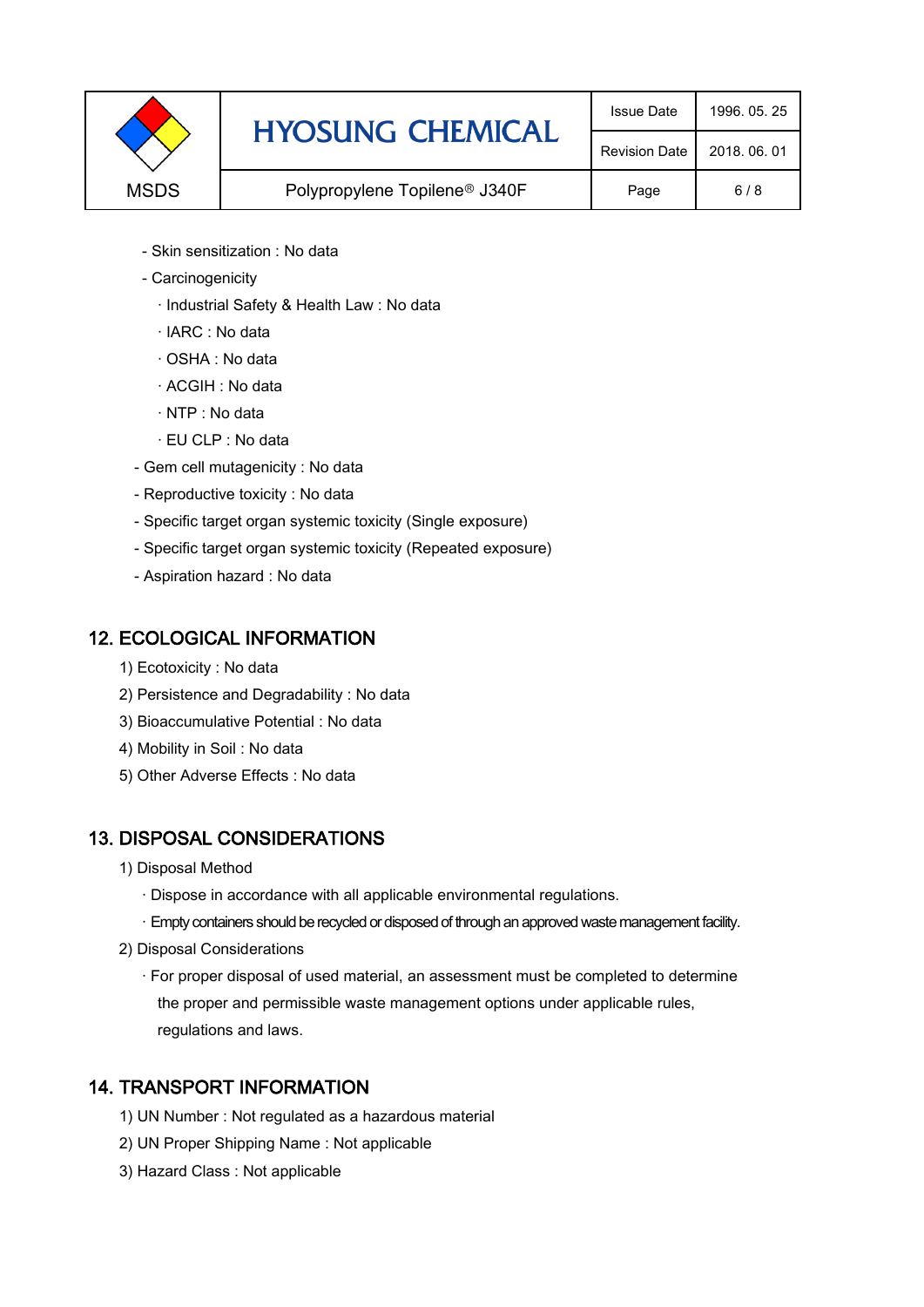|             | <b>HYOSUNG CHEMICAL</b>                   | <b>Issue Date</b>    | 1996, 05, 25 |
|-------------|-------------------------------------------|----------------------|--------------|
|             |                                           | <b>Revision Date</b> | 2018, 06, 01 |
| <b>MSDS</b> | Polypropylene Topilene <sup>®</sup> J340F | Page                 | 7/8          |
|             |                                           |                      |              |

- 4) Packing Group : Not applicable
- 5) Marine Pollutant : Not applicable
- 6) DOT Number : Not regulated as a hazardous material
- 7) IATA Number : Not regulated as a hazardous material
- 8) IMDG Code : Not regulated as a hazardous material
- 9) Further information : Not a hazardous material under DOT, IATA and IMDG
- 10) Special Precautions for User
	- · Emergency management type of fire : Not applicable
	- · Emergency management type of leak : Not applicable

# 15. REGULATORY INFORMATION

- 1) Industrial Safety and Health Law (KOREA) : Not applicable
- 2) Toxic Chemical Substance Subject to Management Act (KOREA) : Not applicable
- 3) Hazardous Material Safety Act (KOREA) : Not applicable
- 4) Other Local or International Regulation
	- Persistent Organic Pollutant Management Law (KOREA) : Not applicable
	- EU Classification
		- · Classification : Not applicable
		- · Risk Phrases : Not applicable
		- · Safety Phrases : Not applicable
	- US Regulations
		- · OSHA : Not applicable
		- · CERCLA : Not applicable
		- · EPCRA 302 : Not applicable
		- · EPCRA 304 : Not applicable
		- · EPCRA 301 : Not applicable
	- Rotterdam Convention material : Not applicable
	- Stockholm Convention material : Not applicable
	- Montreal Protocol on Substance : Not applicable

#### 16. OTHER INFORMATION

- 1) Reference
	- · KOSHA : Material Safety Data Sheet